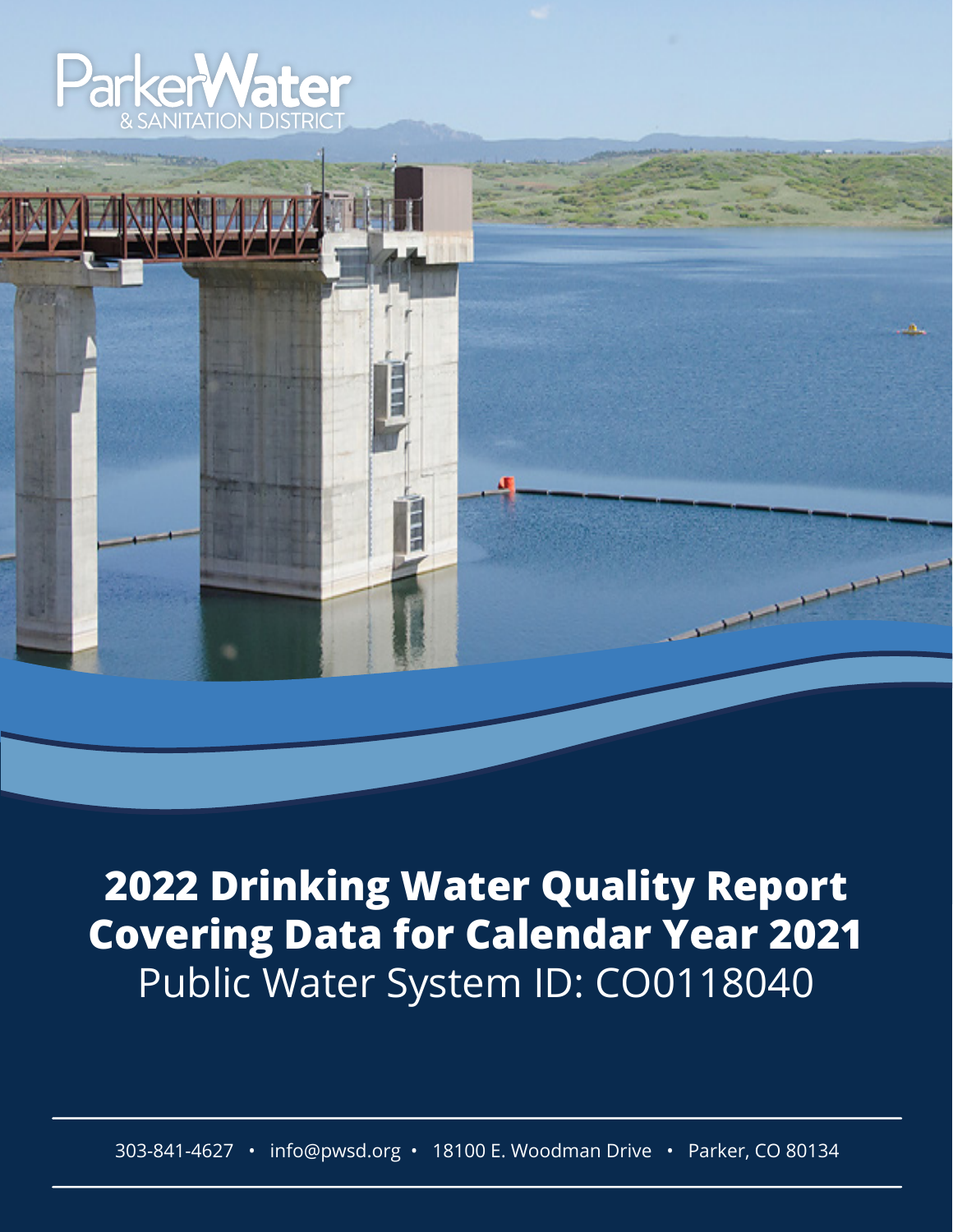

### **Welcome**

*Esta es información importante. Si no la pueden leer, necesitan que alguien se la traduzca.*

We are pleased to present to you this year's water quality report. Our constant goal is to provide you with a safe and dependable supply of drinking water. Please contact James Roche at 303-841-2058 with any questions or for public participation opportunities that may affect water quality. Please see the water quality data from our system included in this report for additional information about your drinking water.

#### **General Information**

All drinking water, including bottled water, may reasonably be expected to contain at least small amounts of some contaminants. The presence of contaminants does not necessarily indicate that the water poses a health risk. More information about contaminants and potential health effects can be obtained by calling the Environmental Protection Agency's Safe Drinking Water Hotline (1-800-426-4791) or by visiting epa.gov/ground-water-and-drinkingwater.

Some people may be more vulnerable to contaminants in drinking water than the general population. Immunocompromised persons such as persons with cancer undergoing chemotherapy, persons who have undergone organ transplants, people with HIV-AIDS or other immune system disorders, some elderly, and infants can be particularly at risk of infections. These people should seek advice about drinking water from their health care providers. For more information about contaminants and potential health effects, or to receive a copy of the U.S. Environmental Protection Agency (EPA) and the U.S. Centers for Disease Control (CDC) guidelines on appropriate means to lessen the risk of infection by Cryptosporidium and microbiological contaminants call the EPA Safe Drinking Water Hotline at (1-800-426-4791).

The sources of drinking water (both tap water and bottled water) include rivers, lakes, streams, ponds, reservoirs, springs, and wells. As water travels over the surface of the land or through the ground, it dissolves naturally occurring minerals and, in some cases, radioactive material, and can pick up substances resulting from the presence of animals or from human activity. Contaminants that may be present in source water include:

- **Microbial contaminants:** viruses and bacteria that may come from sewage treatment plants, septic systems, agricultural livestock operations, and wildlife.
- **Inorganic contaminants:** salts and metals, which can be naturally-occurring or result from urban storm water runoff, industrial or domestic wastewater discharges, oil and gas production, mining, or farming.
- **Pesticides and herbicides:** may come from a variety of sources, such as agriculture, urban storm water runoff, and residential uses.
- **Radioactive contaminants:** can be naturally occurring or be the result of oil and gas production and mining activities.
- **Organic chemical contaminants:** including synthetic and volatile organic chemicals, which are byproducts of industrial processes and petroleum production, and also may come from gas stations, urban storm water runoff, and septic systems.

In order to ensure that tap water is safe to drink, the Colorado Department of Public Health and Environment prescribes regulations limiting the amount of certain contaminants in water provided by public water systems. The Food and Drug Administration regulations establish limits for contaminants in bottled water that must provide the same protection for public health.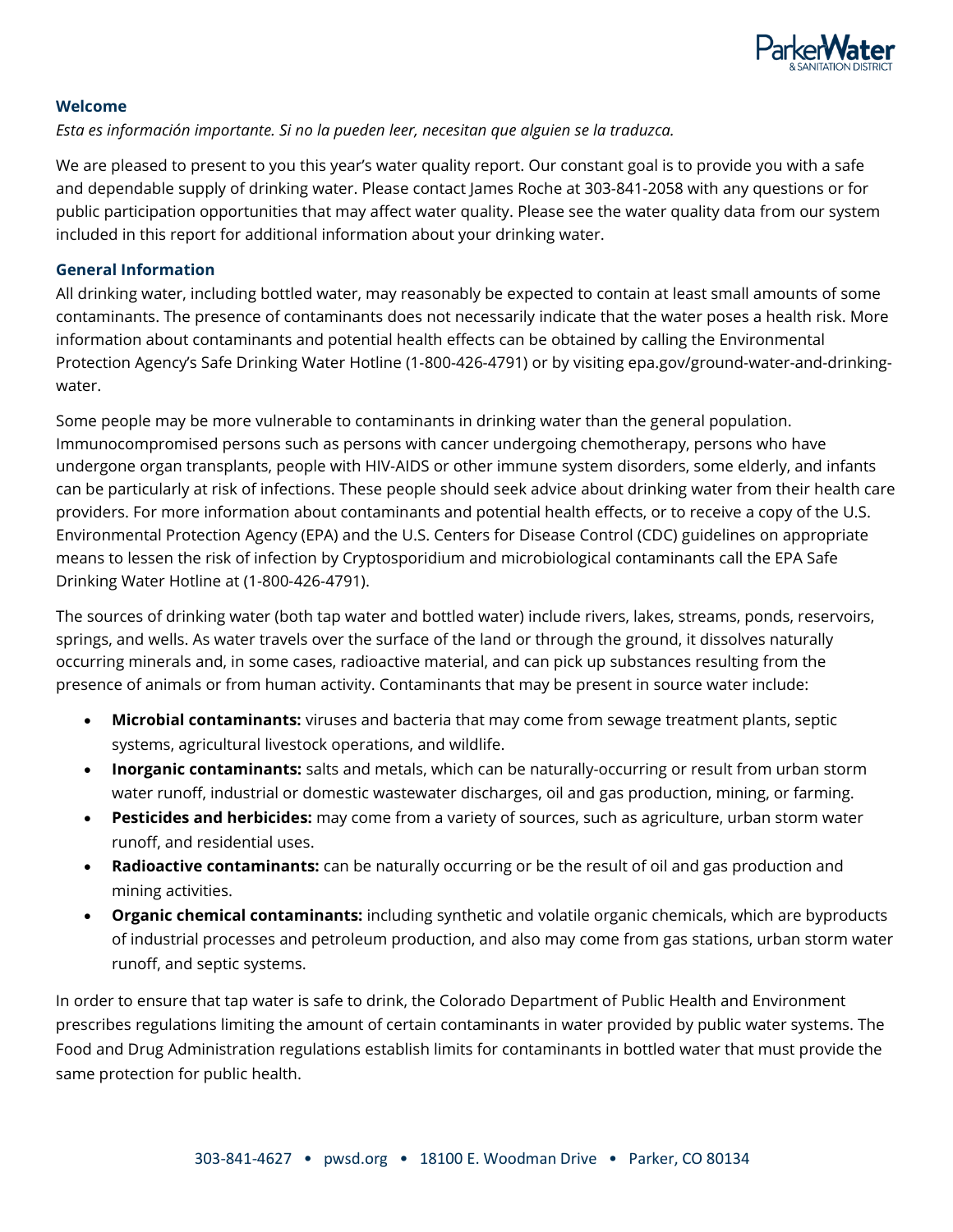

#### **Lead in Drinking Water**

If present, elevated levels of lead can cause serious health problems (especially for pregnant women and young children). It is possible that lead levels at your home may be higher than other homes in the community as a result of materials used in your home's plumbing. If you are concerned about lead in your water, you may wish to have your water tested. When your water has been sitting for several hours, you can minimize the potential for lead exposure by flushing your tap for 30 seconds to 2 minutes before using water for drinking or cooking. Additional information on lead in drinking water, testing methods, and steps you can take to minimize exposure is available from the Safe Drinking Water Hotline (1-800-426-4791) or at [epa.gov/safewater/lead.](http://www.epa.gov/safewater/lead)

#### **Source Water Assessment and Protection (SWAP)**

The Colorado Department of Public Health and Environment may have provided us with a Source Water Assessment Report for our water supply. For general information or to obtain a copy of the report please visit [this webpage.](https://cdphe.colorado.gov/water-quality/drinking-water-resources-for-water-systems/source-water-assessment-and-protection) The Source Water Assessment Report provides a screening-level evaluation of potential contamination that could occur. It does not mean that the contamination has or will occur. We can use this information to evaluate the need to improve our current water treatment capabilities and prepare for future contamination threats. This can help us ensure that quality finished water is delivered to your homes. In addition, the source water assessment results provide a starting point for developing a source water protection plan. Potential sources of contamination in our source water area are listed on the next page.

Please contact us to learn more about what you can do to help protect your drinking water sources, any questions about the Drinking Water Quality Report, to learn more about our system, or to attend scheduled public meetings. We want you, our valued customers, to be informed about the services we provide and the quality water we deliver to you every day.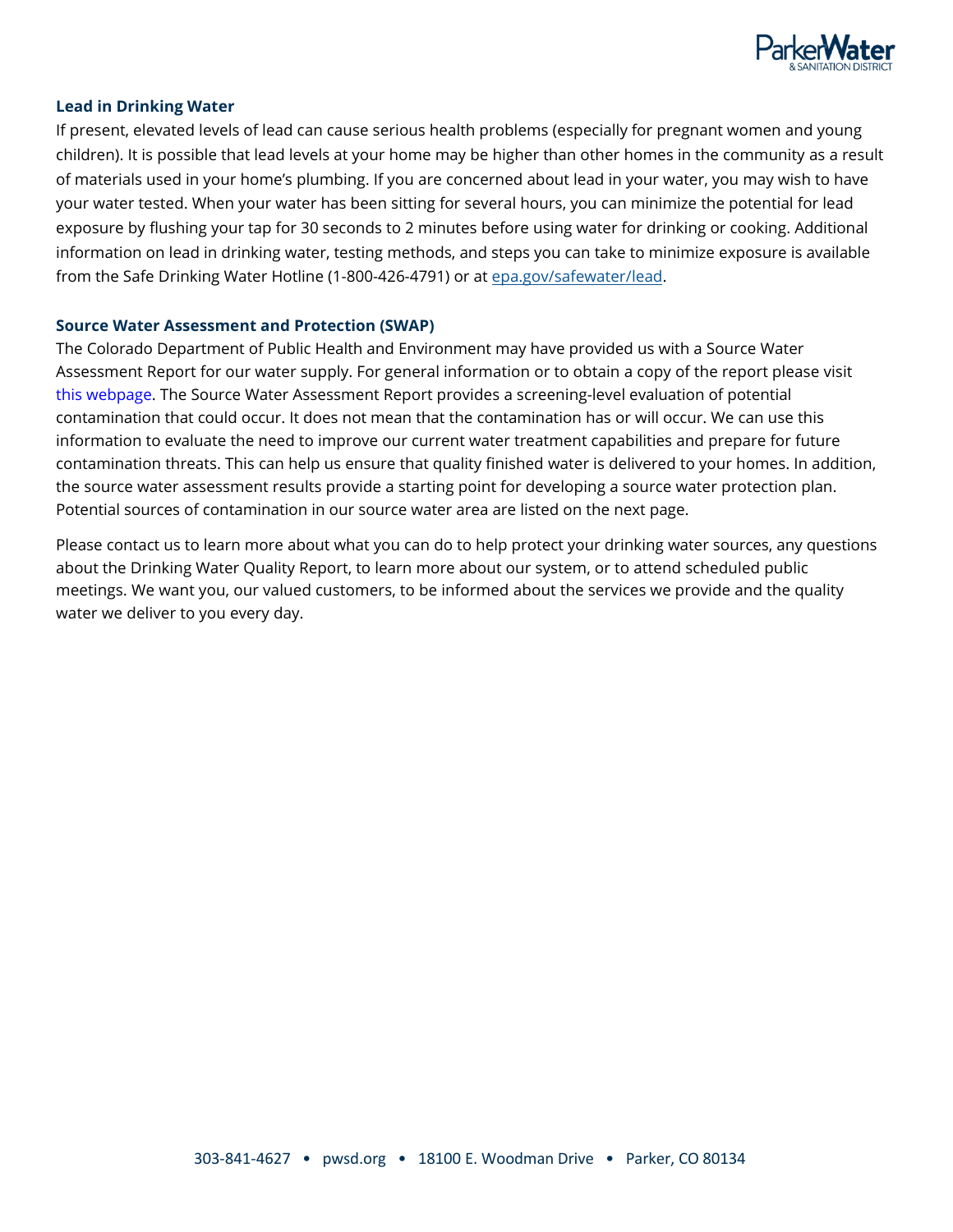

# **Our Water Sources**

| <b>Sources (Water Type - Source Type)</b>                            | P٥        |
|----------------------------------------------------------------------|-----------|
| RUETER-HESS RESERVOIR (Surface Water-Intake)                         | Abovegrou |
| PARKER RIDGE ARAPAHOE (Groundwater-Well)                             | Commercia |
| PARKER RIDGE DAWSON (Groundwater-Well)                               | Residenti |
| RUETER HESS DENVER (Groundwater-Well)                                | Pa        |
| RUETER HESS DAWSON (Groundwater-Well)                                |           |
| CC 15 ALLUVIAL (Groundwater-Well)                                    |           |
| CC 17 ALLUVIAL (Groundwater-Well)                                    |           |
| HESS I (Groundwater-Well)                                            |           |
| HESS II (Groundwater-Well)                                           |           |
| PURCHASED FROM WISE CO0103843 (Surface Water-Consecutive Connection) |           |
| NEU TOWNE ARAPAHOE (Groundwater-Well)                                |           |
| REATA NORTH ARAPAHOE (Groundwater-Well)                              |           |
| CANYONS ARAPAHOE WELL (Groundwater-Well)                             |           |
| CANYONS DENVER WELL (Groundwater-Well)                               |           |
| CANYONS LOWER DAWSON WELL (Groundwater-Well)                         |           |
| NEU TOWNE DAWSON (Groundwater-Well)                                  |           |
| REGENCY ARAPAHOE (Groundwater-Well)                                  |           |
| REGIONAL ARAPAHOE (Groundwater-Well)                                 |           |
| REGIONAL DENVER (Groundwater-Well)                                   |           |
| REGIONAL DAWSON (Groundwater-Well)                                   |           |
| REGIONAL LARAMIE FOX HILLS (Groundwater-Well)                        |           |
| SALISBURY ARAPAHOE (Groundwater-Well)                                |           |
| SALISBURY DAWSON (Groundwater-Well)                                  |           |
| CC7 (Groundwater-Well)                                               |           |
| CC9 (Groundwater-Well)                                               |           |
| CC13 (Groundwater-Well)                                              |           |
| REUTER HESS ARAPAHOE (Groundwater-Well)                              |           |
| NEWLIN GULCH ARAPAHOE (Groundwater-Well)                             |           |
| RIDGEGATE ARAPAHOE WELL (Groundwater-Well)                           |           |
| RIDGEGATE DENVER WELL (Groundwater-Well)                             |           |
| RIDGEGATE LOWER DAWSON WELL (Groundwater-Well)                       |           |
| CLARKE FARMS ARAPAHOE (Groundwater-Well)                             |           |
| HIDDEN RIVER ARAPAHOE (Groundwater-Well)                             |           |
| CLARK FARMS A2 (Groundwater-Well)                                    |           |
| KOA2 CC (Groundwater-Well)                                           |           |
| BRADBURY ARAPAHOE (Groundwater-Well)                                 |           |
| BRADBURY DAWSON (Groundwater-Well)                                   |           |
| BRADBURY LFH (Groundwater-Well)                                      |           |
| BRADBURY DENVER (Groundwater-Well)                                   |           |
| PARKER NORTH DAWSON (Groundwater-Well)                               |           |
| PARKER NORTH DENVER (Groundwater-Well)                               |           |
| PARKER NORTH ARAPAHOE (Groundwater-Well)                             |           |
| PARKER NORTH LFH (Groundwater-Well)                                  |           |
| KOA 1 CC (Groundwater-Well)                                          |           |
| STROH RANCH ALLUVIAL (Groundwater-Well)                              |           |
| STROH RANCH DAWSON (Groundwater-Well)                                |           |
| STROH RANCH DENVER (Groundwater-Well)                                |           |
| ROBINSON RANCH ARAPAHOE (Groundwater-Well)                           |           |
| STROH RANCH ARAPAHOE (Groundwater-Well)                              |           |
| ROWLEY DOWNS ARAPAHOE (Groundwater-Well)                             |           |
| RUSTIC DAWSON (Groundwater-Well)                                     |           |
|                                                                      |           |

# **Sources (Water Type - Source Type) Potential Source(s) of Contamination**

and, Underground and Leaking Storage Tank Sites, Other Facilities, l/Industrial/Transportation, High Intensity Residential, Low Intensity ial, Urban Recreational Grasses, Row Crops, Fallow, Small Grains, asture / Hay, Evergreen Forest, Septic Systems, Road Miles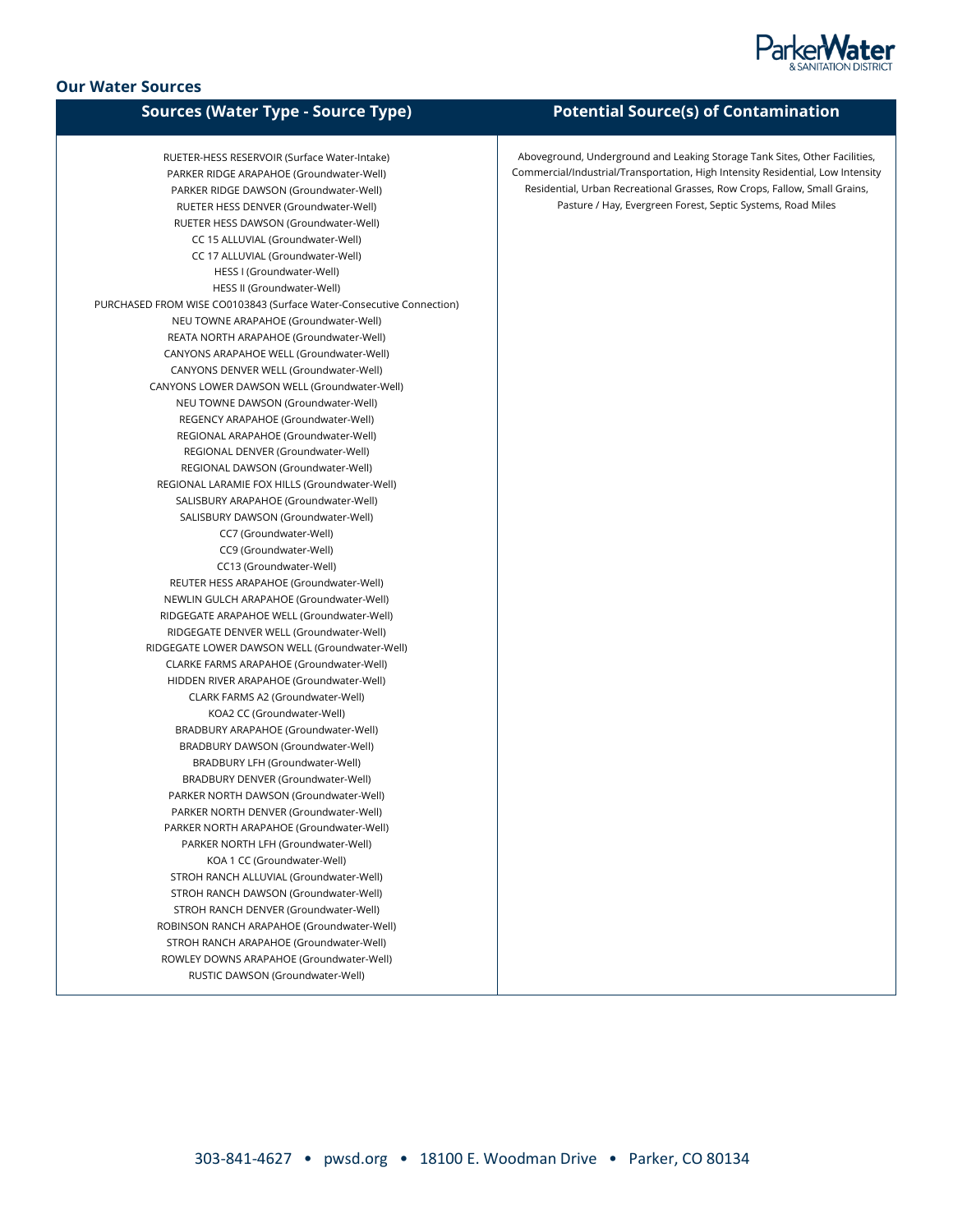

## **An Explanation of the Water Quality Data Table**

The table shows the results of water quality analysis from 2020 routine samplings. Every **regulated**  contaminant **detected**, even in minute traces, is listed. The table contains the name of each substance; the highest level allowed by the Safe Drinking Water Act, the ideal goals for public health, the amount detected, the usual source of such contamination, footnotes explaining the findings, and a key to units of

measurement. **Contaminants that are not detected are not listed**. If you are interested in the full list of analytes tested, please contact the Parker Water and Sanitation District's Laboratory. For more current water quality data visit our [Water Quality Map](https://parkerwater.maps.arcgis.com/apps/MapSeries/index.html?appid=0d0c0989659e4358b9587b610d9a5399)

[\(https://parkerwater.maps.arcgis.com/apps/MapSeries/index.html?appid=0d0c0989659e4358b9587b610d9a5399\)](https://parkerwater.maps.arcgis.com/apps/MapSeries/index.html?appid=0d0c0989659e4358b9587b610d9a5399).

## **Important Terms and Abbreviations**

- **Microbial contaminants:** viruses and bacteria that may come from sewage treatment plants, septic systems, agricultural livestock operations, and wildlife.
- **Maximum Contaminant Level (MCL)** − The highest level of a contaminant allowed in drinking water.
- **Treatment Technique (TT)** − A required process intended to reduce the level of a contaminant in drinking water.
- **Health-Based** − A violation of either a MCL or TT.
- **Non-Health-Based** − A violation that is not a MCL or TT.
- **Action Level (AL)** − The concentration of a contaminant which, if exceeded, triggers treatment and other regulatory requirements.
- **Maximum Residual Disinfectant Level (MRDL)** − The highest level of a disinfectant allowed in drinking water. There is convincing evidence that addition of a disinfectant is necessary for control of microbial contaminants.
- **Maximum Contaminant Level Goal (MCLG)** The level of a contaminant in drinking water below which there is no known or expected risk to health. MCLGs allow for a margin of safety.
- **Maximum Residual Disinfectant Level Goal (MRDLG)** − The level of a drinking water disinfectant, below which there is no known or expected risk to health. MRDLGs do not reflect the benefits of the use of disinfectants to control microbial contaminants.
- **Violation (No Abbreviation)** − Failure to meet a Colorado Primary Drinking Water Regulation.
- **Formal Enforcement Action (No Abbreviation)** − Escalated action taken by the State (due to the risk to public health, or number or severity of violations) to bring a non-compliant water system back into compliance.
- **Variance and Exemptions (V/E)** − Department permission not to meet a MCL or treatment technique under certain conditions.
- **Gross Alpha (No Abbreviation)** − Gross alpha particle activity compliance value. It includes radium-226, but excludes radon 222, and uranium.
- **Picocuries per liter (pCi/L)** − Measure of the radioactivity in water.
- **Nephelometric Turbidity Unit (NTU)** − Measure of the clarity or cloudiness of water. Turbidity in excess of 5 NTU is just noticeable to the typical person.
- **Compliance Value (No Abbreviation)** Single or calculated value used to determine if regulatory contaminant level (e.g. MCL) is met. Examples of calculated values are the 90<sup>th</sup> Percentile, Running Annual Average (RAA) and Locational Running Annual Average (LRAA).
- **Average (x-bar)** − Typical value.
- **Range (R)** − Lowest value to the highest value.
- **Sample Size (n)** − Number or count of values (i.e. number of water samples collected).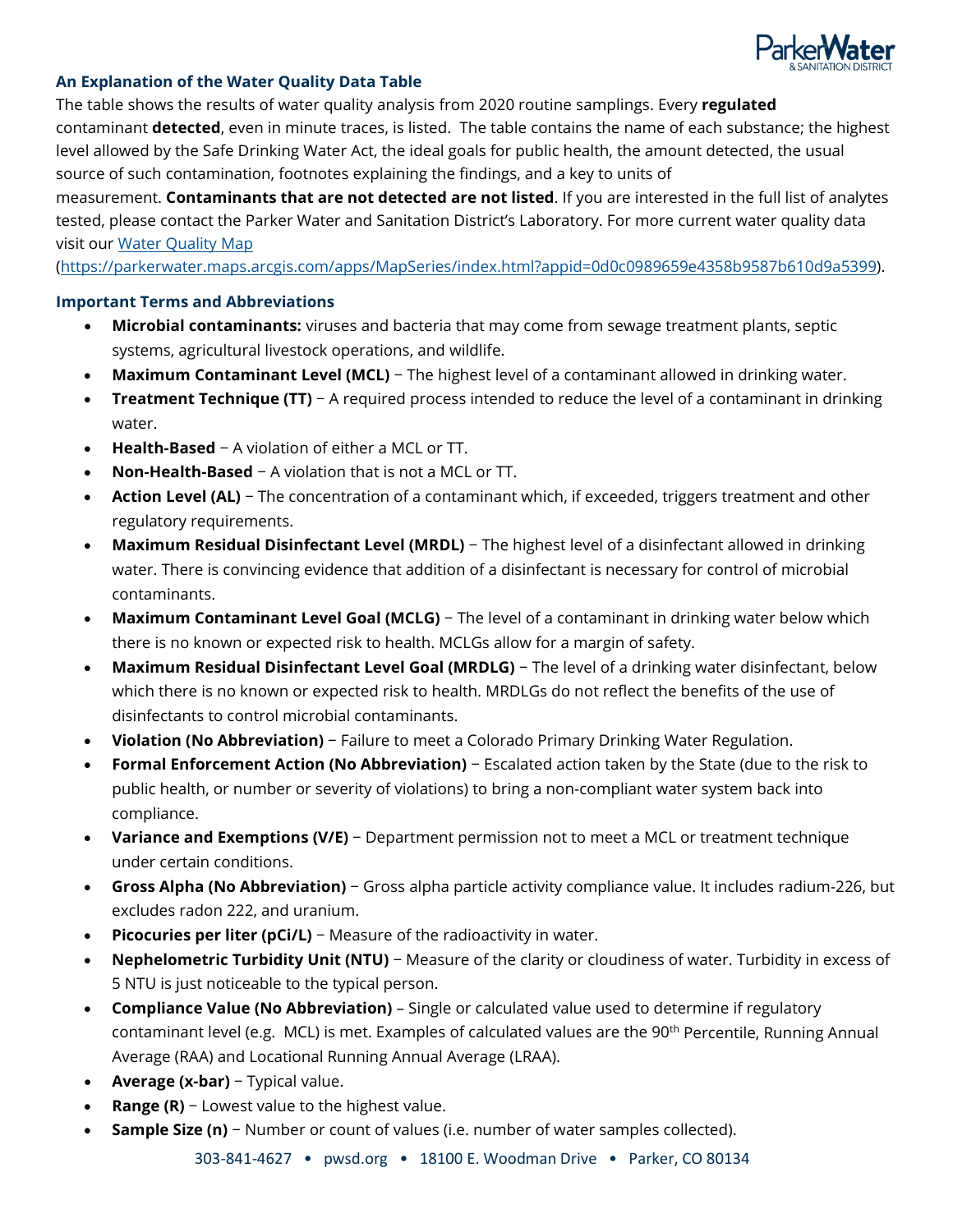

- **Parts per million = Milligrams per liter (ppm = mg/L)** One part per million corresponds to one minute in two years or a single penny in \$10,000.
- **Parts per billion = Micrograms per liter (ppb = ug/L)** − One part per billion corresponds to one minute in 2,000 years, or a single penny in \$10,000,000.
- **Not Applicable (N/A)** Does not apply or not available.
- **Level 1 Assessment** A study of the water system to identify potential problems and determine (if possible) why total coliform bacteria have been found in our water system.
- **Level 2 Assessment** A very detailed study of the water system to identify potential problems and determine (if possible) why an E. coli MCL violation has occurred and/or why total coliform bacteria have been found in our water system on multiple occasions.
- **Gross Alpha, Including RA, Excluding RN & U:** This is the gross alpha particle activity compliance value. It includes radium-226, but excludes radon 222 and uranium.

## **Detected Contaminants**

PARKER WSD routinely monitors for contaminants in your drinking water according to Federal and State laws. The following table(s) show all detections found in the period of January 1 to December 31, 2020, unless otherwise noted. The State of Colorado requires us to monitor for certain contaminants less than once per year because the concentrations of these contaminants are not expected to vary significantly from year to year, or the system is not considered vulnerable to this type of contamination. Therefore, some of our data, though representative, may be more than one year old. Violations and Formal Enforcement Actions, if any, are reported in the next section of this report.

Note: Only detected contaminants sampled within the last 5 years appear in this report. If no tables appear in this section then no contaminants were detected in the last round of monitoring.

| Disinfectants Sampled in the Distribution System<br><b>TT Requirement:</b> At least 95% of samples per period (month or quarter) must be at least 0.2 ppm OR<br>If sample size is less than 40 no more than 1 sample is below 0.2 ppm<br>Typical Sources: Water additive used to control microbes |                    |                                                                     |                                                |                |                     |             |  |  |  |  |  |
|---------------------------------------------------------------------------------------------------------------------------------------------------------------------------------------------------------------------------------------------------------------------------------------------------|--------------------|---------------------------------------------------------------------|------------------------------------------------|----------------|---------------------|-------------|--|--|--|--|--|
| <b>Disinfectant Name</b>                                                                                                                                                                                                                                                                          | <b>Time Period</b> | <b>Results</b>                                                      | <b>Number of Samples</b><br><b>Below Level</b> | Sample<br>Size | <b>TT Violation</b> | <b>MRDL</b> |  |  |  |  |  |
| Chloramine                                                                                                                                                                                                                                                                                        | December, 2021     | Lowest period percentage of samples meeting<br>TT requirement: 100% | $4.0$ ppm<br>No                                |                |                     |             |  |  |  |  |  |

|                     | Lead and Copper Sampled in the Distribution System |                                |                |                    |                                          |                                        |                                                     |                                                        |  |  |  |  |  |
|---------------------|----------------------------------------------------|--------------------------------|----------------|--------------------|------------------------------------------|----------------------------------------|-----------------------------------------------------|--------------------------------------------------------|--|--|--|--|--|
| Contaminant<br>Name | <b>Time Period</b>                                 | 90 <sup>th</sup><br>Percentile | Sample<br>Size | Unit of<br>Measure | 90 <sup>th</sup><br><b>Percentile AL</b> | <b>Sample Sites</b><br><b>Above AL</b> | 90 <sup>th</sup> Percentile<br><b>AL Exceedance</b> | <b>Typical Sources</b>                                 |  |  |  |  |  |
| Copper              | 10/09/2021 to<br>10/20/2021                        | 0.2                            | 74             | ppm                | 1.3                                      | $\mathbf 0$                            | No                                                  |                                                        |  |  |  |  |  |
| Lead                | 01/10/2021 to<br>04/27/2021                        | 3.4                            | 80             | ppb                | 15                                       | $\mathbf 0$                            | No                                                  | Corrosion of household<br>plumbing systems; Erosion of |  |  |  |  |  |
| Copper              | 04/10/2021 to<br>04/27/2021                        | 0.18                           | 80             | ppm                | 1.3                                      | $\mathbf 0$                            | <b>No</b>                                           | natural deposits                                       |  |  |  |  |  |
| Lead                | 10/09/2021 to<br>10/20/2021                        | 3.7                            | 74             | ppb                | 15                                       | $\mathbf 0$                            | <b>No</b>                                           |                                                        |  |  |  |  |  |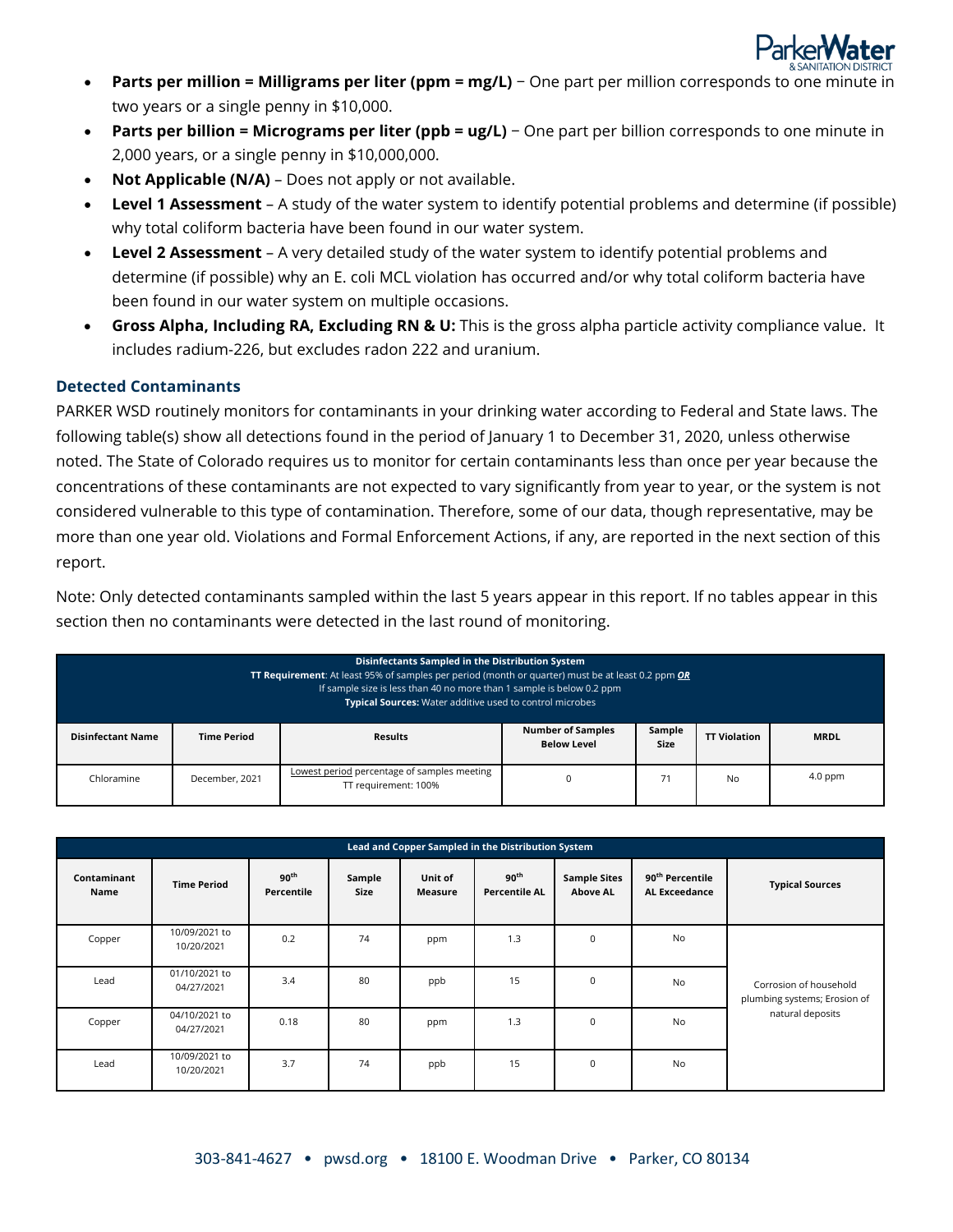

| Disinfection Byproducts Sampled in the Distribution System |      |         |                     |                       |                    |            |             |                                |                        |  |  |
|------------------------------------------------------------|------|---------|---------------------|-----------------------|--------------------|------------|-------------|--------------------------------|------------------------|--|--|
| Name                                                       | Year | Average | Range<br>Low - High | Sample<br><b>Size</b> | Unit of<br>Measure | <b>MCL</b> | <b>MCLG</b> | <b>MCL</b><br><b>Violation</b> | <b>Typical Sources</b> |  |  |
| Total Haloacetic Acids (HAA5)                              | 2021 | 3.99    | 0 to 26.6           | 32                    | ppb                | 60         | N/A         | <b>No</b>                      | Byproduct of drinking  |  |  |
| Total Trihalomethanes (TTHM)                               | 2021 | 8.79    | 0 to 33             | 32                    | ppb                | 80         | N/A         | <b>No</b>                      | water disinfection     |  |  |
| Chlorite                                                   | 2021 | 0.02    | 0 to 0.37           | 36                    | ppb                | 1.0        | .8          | <b>No</b>                      |                        |  |  |

|                     | Summary of Turbidity Sampled at the Entry Point to the Distribution System |                                                                                             |                                                                       |                        |                        |  |  |  |  |  |  |  |  |
|---------------------|----------------------------------------------------------------------------|---------------------------------------------------------------------------------------------|-----------------------------------------------------------------------|------------------------|------------------------|--|--|--|--|--|--|--|--|
| Contaminant<br>Name | Sample<br>Date                                                             | <b>Level Found</b>                                                                          | <b>TT Requirement</b>                                                 | <b>TT</b><br>Violation | <b>Typical Sources</b> |  |  |  |  |  |  |  |  |
| Turbidity           | Date/Month:<br>Oct                                                         | Highest single measurement:<br>0.095 NTU                                                    | Maximum 0.5 NTU for any<br>single measurement                         | <b>No</b>              | Soil Runoff            |  |  |  |  |  |  |  |  |
| Turbidity           | Month:<br>Dec                                                              | Lowest monthly percentage of<br>samples meeting TT requirement for<br>our technology: 100 % | In any month, at least 95%<br>of samples must be less<br>than 0.1 NTU | <b>No</b>              |                        |  |  |  |  |  |  |  |  |

| Radionuclides Sampled at the Entry Point to the Distribution System |                                                                                                                                                                                            |         |                     |                       |                    |            |             |                                |                                        |  |  |
|---------------------------------------------------------------------|--------------------------------------------------------------------------------------------------------------------------------------------------------------------------------------------|---------|---------------------|-----------------------|--------------------|------------|-------------|--------------------------------|----------------------------------------|--|--|
| <b>Contaminant Name</b>                                             | Year                                                                                                                                                                                       | Average | Range<br>Low - High | Sample<br><b>Size</b> | Unit of<br>Measure | <b>MCL</b> | <b>MCLG</b> | <b>MCL</b><br><b>Violation</b> | <b>Typical Sources</b>                 |  |  |
| Gross Alpha                                                         | 2021                                                                                                                                                                                       | 3.17    | to 5.7              | q                     | pCi/L              | 15         | 0           | No                             | Erosion of                             |  |  |
| Combined<br>Radium                                                  | 2021                                                                                                                                                                                       | 3.84    | 1.7 to 7.5          | 10                    | pCi/L              |            | 0           | <b>No</b>                      | natural deposits                       |  |  |
| Gross Beta<br>Particle Activity                                     | 2021                                                                                                                                                                                       | 3.39    | 0 to 7.1            | 8                     | pCi/L*             | 50         | 0           | No                             | Decay of natural and man-made deposits |  |  |
|                                                                     | *The MCL for Gross Beta Particle Activity is 4 mrem/year. Since there is no simple conversion between mrem/year and pCi/L EPA considers 50 pCi/L to be the level of concern for Gross Beta |         |                     |                       |                    |            |             |                                |                                        |  |  |

Particle Activity.

|                            | Inorganic Contaminants Sampled at the Entry Point to the Distribution System |         |                     |                       |                           |            |                |                                |                                                                                                                                 |  |  |  |
|----------------------------|------------------------------------------------------------------------------|---------|---------------------|-----------------------|---------------------------|------------|----------------|--------------------------------|---------------------------------------------------------------------------------------------------------------------------------|--|--|--|
| Contaminant<br><b>Name</b> | Year                                                                         | Average | Range<br>Low - High | Sample<br><b>Size</b> | Unit of<br><b>Measure</b> | <b>MCL</b> | <b>MCLG</b>    | <b>MCL</b><br><b>Violation</b> | <b>Typical Sources</b>                                                                                                          |  |  |  |
| Arsenic                    | 2021                                                                         | 0.29    | $0$ to $2$          | $\overline{7}$        | ppb                       | 10         | $\Omega$       | <b>No</b>                      | Erosion of natural deposits; runoff from<br>orchards; runoff from glass and electronics<br>production wastes                    |  |  |  |
| Barium                     | 2021                                                                         | 0.13    | 0.08 to 0.17        | $\overline{7}$        | ppm                       | 2          | $\overline{2}$ | No                             | Discharge of drilling wastes; discharge from<br>metal refineries; erosion of natural deposits                                   |  |  |  |
| Fluoride                   | 2021                                                                         | 1.01    | 0.46 to 1.35        | 13                    | ppm                       | 4          | $\overline{4}$ | <b>No</b>                      | Erosion of natural deposits; water additive<br>which promotes strong teeth; discharge<br>from fertilizer and aluminum factories |  |  |  |
| Nitrate                    | 2021                                                                         | 0.01    | 0 to 0.2            | 14                    | ppm                       | 10         | 10             | <b>No</b>                      | Runoff from fertilizer use; leaching from<br>septic tanks, sewage; erosion of natural<br>deposits                               |  |  |  |
| Selenium                   | 2021                                                                         | 1.29    | $0$ to $3$          | $\overline{7}$        | ppb                       | 50         | 50             | No                             | Discharge from petroleum and metal<br>refineries; erosion of natural deposits;<br>discharge from mines                          |  |  |  |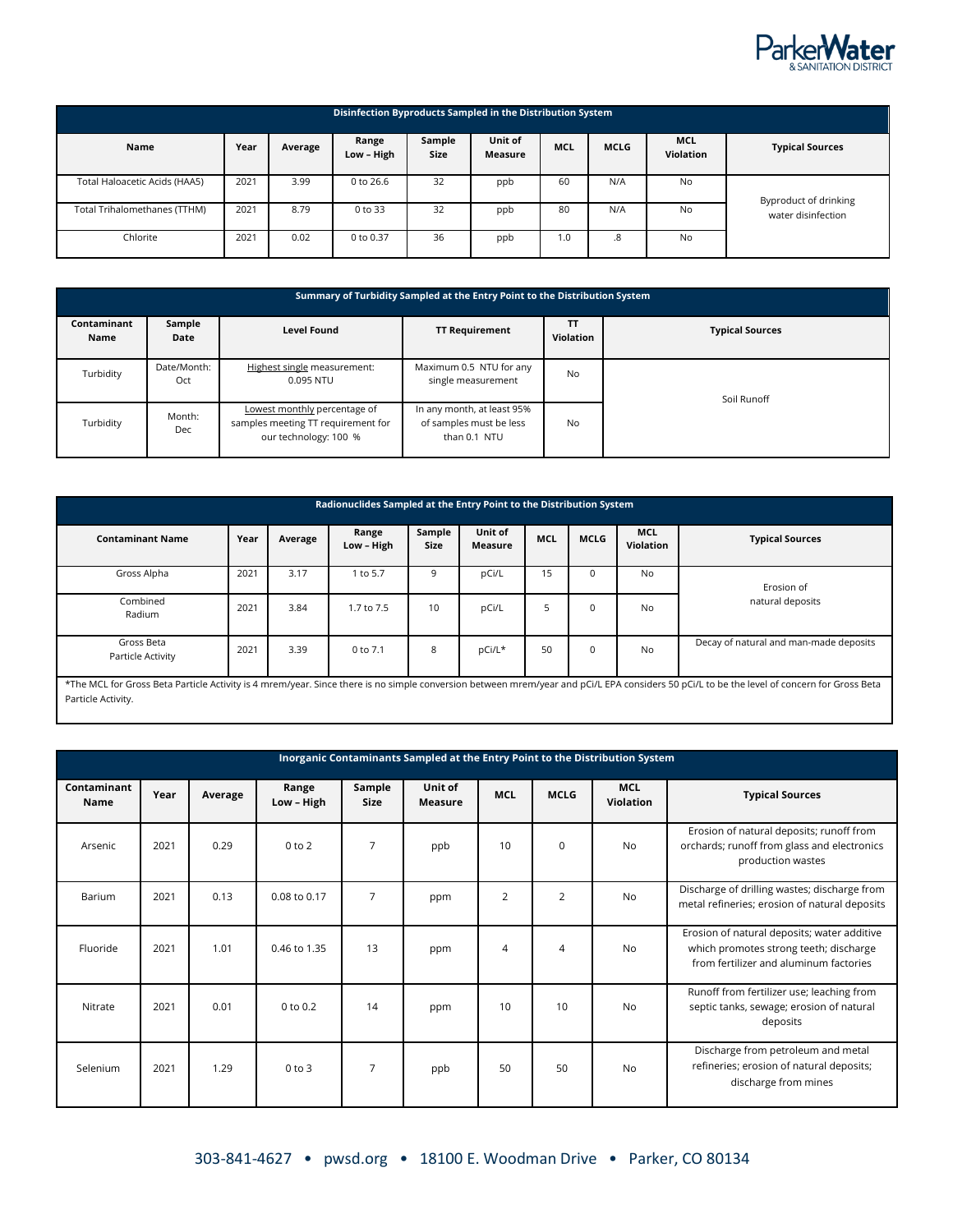

| Synthetic Organic Contaminants Sampled at the Entry Point to the Distribution System |      |         |                     |                       |                           |            |             |                                |                                   |  |
|--------------------------------------------------------------------------------------|------|---------|---------------------|-----------------------|---------------------------|------------|-------------|--------------------------------|-----------------------------------|--|
| <b>Contaminant Name</b>                                                              | Year | Average | Range<br>Low - High | Sample<br><b>Size</b> | Unit of<br><b>Measure</b> | <b>MCL</b> | <b>MCLG</b> | <b>MCL</b><br><b>Violation</b> | <b>Typical Sources</b>            |  |
| Di(2-ethylhexyl) adipate                                                             | 2021 | < 0.6   | 0 to $< 0.6$        |                       | ppb                       | 400        | 400         | No                             | Discharge from chemical factories |  |

| Secondary Contaminants**<br>**Secondary standards are non-enforceable guidelines for contaminants that may cause cosmetic effects (such as skin, or tooth discoloration) or aesthetic effects (such as<br>taste, odor, or color) in drinking water. Results are collected from the Distribution System. |      |         |                     |                       |                        |                           |  |  |  |  |  |
|---------------------------------------------------------------------------------------------------------------------------------------------------------------------------------------------------------------------------------------------------------------------------------------------------------|------|---------|---------------------|-----------------------|------------------------|---------------------------|--|--|--|--|--|
| <b>Contaminant Name</b>                                                                                                                                                                                                                                                                                 | Year | Average | Range<br>Low - High | Sample<br><b>Size</b> | <b>Unit of Measure</b> | <b>Secondary Standard</b> |  |  |  |  |  |
| Sodium                                                                                                                                                                                                                                                                                                  | 2021 | 47.6    | 19.9 to 88.8        | 456                   | ppm                    | N/A                       |  |  |  |  |  |
| <b>Total Dissolved Solids</b>                                                                                                                                                                                                                                                                           | 2021 | 215.7   | 116.5 to 447.6      | 901                   | mg/L                   | 500 mg/L                  |  |  |  |  |  |
| Iron                                                                                                                                                                                                                                                                                                    | 2021 | 76.4    | 0 to 1977           | 457                   | µg/L                   | 300 µg/L                  |  |  |  |  |  |
| Alkalinity                                                                                                                                                                                                                                                                                              | 2021 | 108.3   | 74 to 151           | 910                   | mg/L as $CaCO3$        | N/A                       |  |  |  |  |  |
| Hardness                                                                                                                                                                                                                                                                                                | 2021 | 95.5    | 43.6 to 176.5       | 456                   | mg/L as $CaCO3$        | N/A                       |  |  |  |  |  |
| pH                                                                                                                                                                                                                                                                                                      | 2021 | 8.18    | 5.59 to 9.24        | 924                   | SU                     | 6.5 to 8.5                |  |  |  |  |  |
| Manganese                                                                                                                                                                                                                                                                                               | 2021 | 15.6    | 0 to 281.8          | 457                   | µg/L                   | $50 \mu g/L$              |  |  |  |  |  |

#### **Unregulated Contaminant Monitoring Rule 4 (UCMR4)**

EPA has implemented the Unregulated Contaminant Monitoring Rule (UCMR) to collect data for contaminants that are suspected to be present in drinking water and do not have health-based standards set under the Safe Drinking Water Act. EPA uses the results of UCMR monitoring to learn about the occurrence of unregulated contaminants in drinking water and to decide whether or not these contaminants will be regulated in the future. We performed monitoring and reported the analytical results of the monitoring to EPA in accordance with its Unregulated Contaminant Monitoring Rule (UCMR). Once EPA reviews the submitted results, the results are made available in the EPA's National Contaminant Occurrence Database (NCOD) [\(http://www.epa.gov/dwucmr/national-contaminant-occurrence-database-ncod\)](http://www.epa.gov/dwucmr/national-contaminant-occurrence-database-ncod)  Consumers can review UCMR results by accessing the NCOD. Contaminants that were detected during our UCMR sampling and the corresponding analytical results are provided below. **Contaminant Name Year Average Range Low – High Sample Size Unit of Measure Sample Location** Total Organic Carbon <sup>2018</sup> <sup>6723</sup> 5880 to 7160 4 ppb Raw Water Site Bromide 2018 194 191 to 198 4 ppb Raw Water Site HAA5 2018 4.05 0 to 8.94 32 ppb Distribution System HAA6Br 2018 6.84 0 to 16.89 32 ppb Distribution System HAA9 2018 8.78 0 to 19.714 32 ppb Distribution System Cyanotoxins 2018 Not not Not Detected and B and B ppb and Surface Water Entry Point Detected and Surface Water Entry Point Manganese 2019 21.68 0.66 to 76.30 18 ppb All Entry Points 1-Butanol 2019 0.16 0 to 2.89 18 ppb All Entry Points

More information about the contaminants that were included in UCMR monitoring can be found at: https://drinktap.org/Water-Info/Whats-in-My-Water/Unregulated-Contaminant-Monitoring-Rule-UCMR. Learn more about the EPA UCMR at: http://www.epa.gov/dwucmr/learn-about-unregulated-contaminant-monitoring-rule or contact the Safe Drinking Water Hotline at (800) 426-4791 or [http://water.epa.gov/drink/contact.cfm.](http://water.epa.gov/drink/contact.cfm)